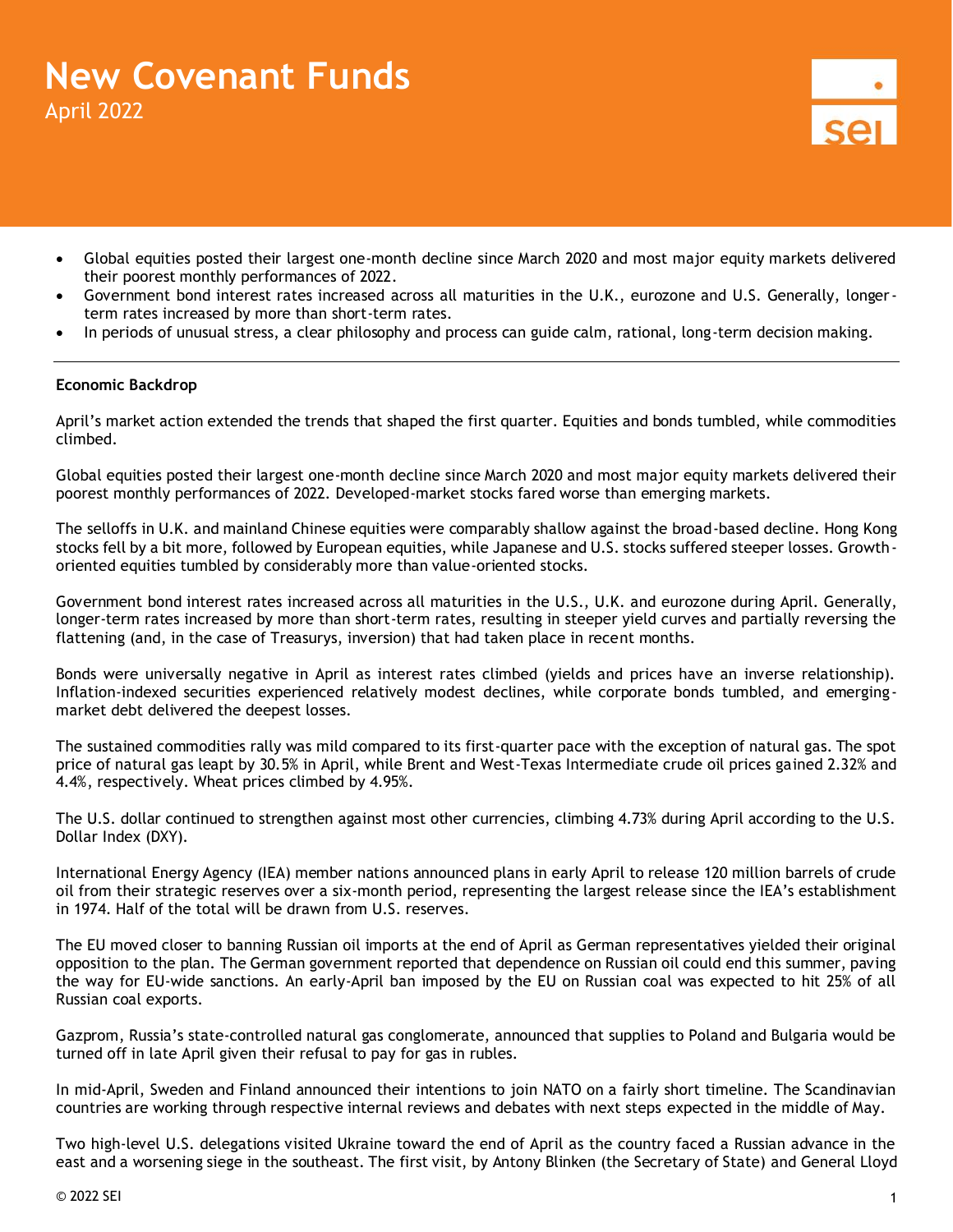Austin (the Secretary of Defense), came with a pledge of \$300 million in defense financing and an approval for \$165 million in ammunition sales. The second, a Congressional delegation led by Speaker of the House Nancy Pelosi, coincided with Congressional consideration of the Biden administration's budget request for \$33 billion in funding for Ukrainian defense and longer-term aid.

The Congress passed a bill terminating the most-favored-nation trade status that Russia and Belarus have enjoyed, paving the way for higher tariffs and duties on imports from the two countries. The ban on Russian energy imports that was enacted via executive order following Russia's invasion of Ukraine was also formally passed into law.

## **Central Banks**

- The Federal Open Market Committee (FOMC) did not hold a meeting in April after voting to increase the federal funds rate by 0.25% in mid-March—its first rate hike since December 2018—and concluding new asset purchases. At its early May meeting, the central bank increased the benchmark rate by 0.50%—to a range between 0.75% and 1%—the first hike of its size since 2000. The FOMC also announced it will begin to reduce its balance sheet in June, allowing Treasurys and mortgages to run off (that is, mature without being replaced) at maximum respective paces of \$60 billion and \$35 billion per month.
- The Bank of England's (BOE) Monetary Policy Committee (MPC) did not meet in April. In mid-March, it increased the bank rate to 0.75% and has begun to reduce the size of its balance sheet by ceasing to re-invest proceeds from its asset-purchase program and through corporate bond sales.
- Following its mid-April monetary policy meeting, the European Central Bank (ECB) restated its commitment to winding down its Asset Purchase Programme—which will conclude in the third quarter following monthly net purchases of €40 billion in April, €30 billion in May and €20 billion in June.
- The Bank of Japan (BOJ) redoubled its commitment to loose monetary policy at its late-April meeting. Its short-term interest rate remained at -0.1% and the 10-year Japanese government-bond (JGB) yield target held near 0%. The central bank offered unlimited purchases of 10-year JGBs at 0.25% in order to keep its yield within BOJ's acceptable range.

## **Index Data (April 2022)**

- The Dow Jones Industrial Average diminished by 4.82%.
- The S&P 500 Index fell by 8.72%.
- The NASDAQ Composite Index decreased by 13.24%.
- The MSCI ACWI (Net), used to gauge global equity performance, deteriorated by 8.00%.
- The Bloomberg Global Aggregate Index, which represents global bond markets, declined by 5.48%.
- The Chicago Board Options Exchange Volatility Index, a measure of implied volatility in the S&P 500 Index also known as the "fear index", advanced from 20.56 to 33.40.
- WTI Cushing crude oil prices, a key indicator of movements in the oil market, inflated from \$100.28 a barrel at the end of March to \$104.69 on the last day in April.
- The U.S. dollar ended the month at \$1.26 against sterling, \$1.06 versus the euro and at 129.85 yen.

## **Portfolio Review**

Results in the Growth Fund were modestly positive during the month. The environmental, social and governance screen (ESG) led to an unfavorable underweight to energy stocks. The Growth Fund's underweight to low-quality stocks contributed. Stock selection within financials and health care enhanced returns.

During the quarter, the Income Fund suffered from an overweight to corporate bonds. Other detractors included an overweight to asset-backed securities (ABS); an overweight to the long-term segment of the U.S. Treasury yield curve, an underweight to taxable municipals bonds; a small allocation to non-U.S.-dollar currencies; allocations to hard and local currency debt; exposure to high-yield bonds; and a higher-quality bias within commercial mortgage-backed securities (MBS). The Fund gained on an underweight to agency MBS and security selection within CMBS. Other contributors included an overweight to non-agency MBS and selection within collateralized loan obligation (CLO) market. Western Asset Management suffered due to its long duration posture. Corporate credit exposure was negative. Offbenchmark allocations to non-U.S. dollar-denominated currencies hurt. An underweight to agency MBS detracted, as did an overweight to the long-term segment of the U.S. Treasury yield curve. Western's security selection within CMBS was positive. Income Research & Management benefited from strong selection within consumer non-cyclical and transportation. An underweight to agency MBS contributed. An overweight to and poor selection in ABS and commercial MBS anchored returns.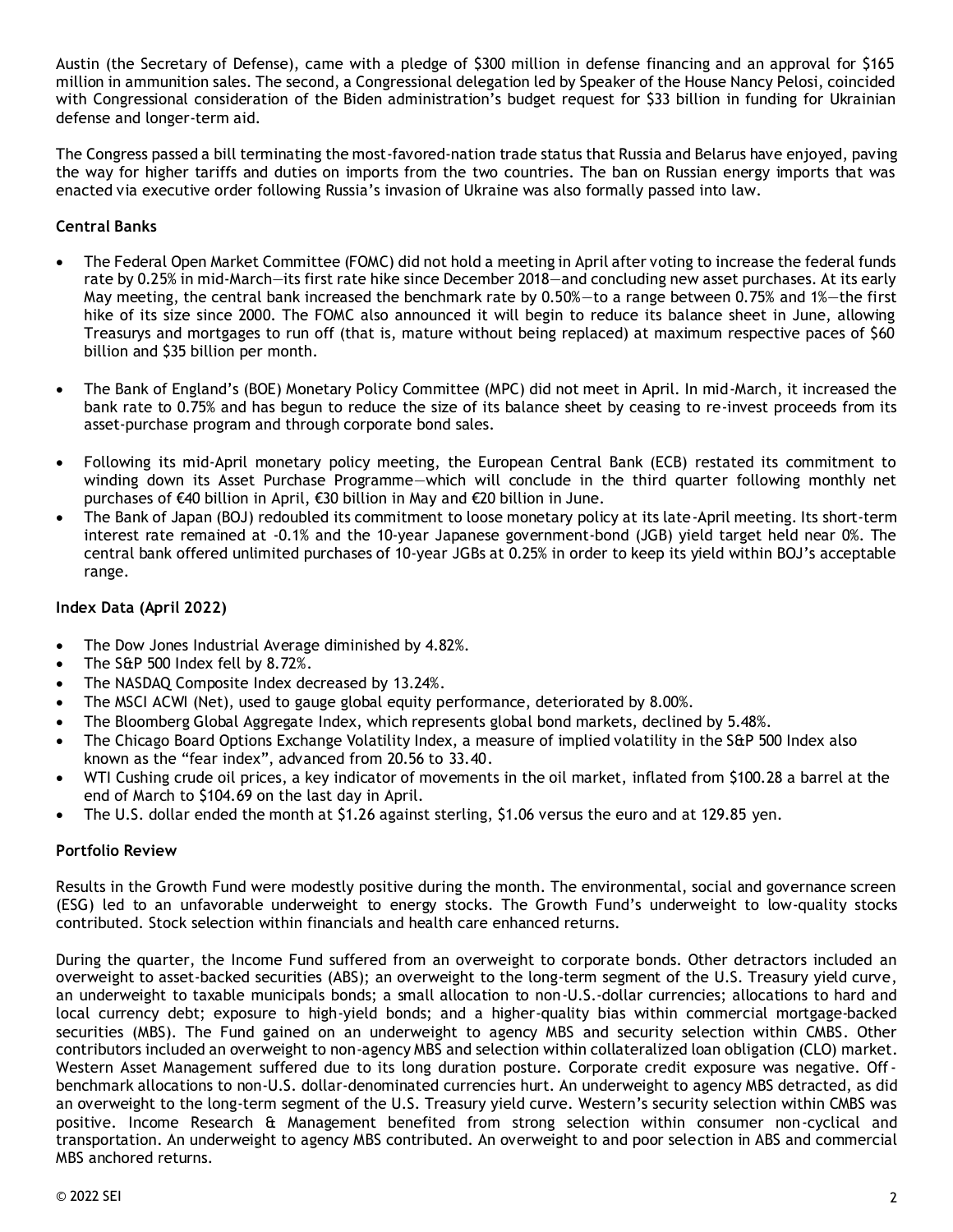## **Manager Positioning and Opportunities**

The Growth Fund employs a passive strategy designed to track the performance of the Russell 3000 Index, which represents the largest 3,000 U.S. companies and approximately 98% of the investable U.S. equity market, subject to such variation as may arise as a result of implementation of the social witness principles of the General Assembly of the Presbyterian Church (U.S.A.).

Fixed-income markets have signaled improved growth prospects on the tail of higher interest rates. Inflation expectations are higher in the short term and long term. Inflation expectations have risen above the Fed's target and rest at their highest levels in over a decade. We share the Federal Reserve's sentiment that higher short-term inflation will likely be transitory. Securitized sectors remain attractive in our view, especially agency mortgage-backed securities. The Income Fund's duration positioning began the quarter slightly neutral the benchmark, but ended the period slightly underweight. Duration is a measure of risk in bond investing and indicates how price-sensitive a bond is to changes in interest rates. A long (overweight) duration stance indicates the portfolio duration is higher than that of the benchmark whereas a short (underweight) duration stance indicates a lower duration. Duration is measured in years and securities with longer durations are more sensitive to interest-rate changes. With yields near historic lows, the Fund's managers are likely to stay close to neutral until volatility subsides. It was overweight corporate bonds as managers viewed them as a better relative value despite higher prices than last year. Within the long-term overweight to securitized sectors, commercial MBS and ABS were the largest allocations while the agency MBS allocation was close to that of the benchmark. An overweight to off-benchmark non-agency MBS remained as the sector continued to trade at attractive spreads.

The New Covenant Balanced Growth Fund invests about 60% of its assets in the Growth Fund and 40% in the Income Fund. The New Covenant Balanced Income Fund invests about 35% of its assets in the Growth Fund and about 65% in the Income Fund.

## **Financial Glossary:**

**Federal-funds rate:** The federal-funds rate is the interest rate at which a depository institution lends immediatelyavailable funds (balances at the U.S. Federal Reserve) to another depository institution overnight in the U.S.

#### **Index Glossary:**

**The Dow Jones Industrial Average** is a price-weighted average of 30 significant stocks traded on the New York Stock Exchange and NASDAQ.

**The S&P 500 Index** is an unmanaged, market-capitalization weighted index that consists of the 500 largest publicly traded U.S. companies and is considered representative of the broad U.S. stock market

**The NASDAQ Composite Index** is an unmanaged, market-capitalization weighted index that consists of all securities listed on the NASDAQ exchange. It is often used to gauge performance of global technology stocks.

**The MSCI All Country World Index** is a market-capitalization-weighted index composed of over 2,000 companies, and is representative of the market structure of 48 developed and emerging-market countries in North and South America, Europe, Africa and the Pacific Rim. The Index is calculated with net dividends reinvested in U.S. dollars.

**The Bloomberg Global Aggregate Bond Index** (formerly Lehman Brothers Global Aggregate Index), an unmanaged market-capitalization-weighted benchmark, tracks the performance of investment-grade fixed-income securities denominated in 13 currencies. The Index reflects reinvestment of all distributions and changes in market prices.

**The Chicago Board Options Exchange Volatility Index (VIX)** tracks the expected volatility in the S&P 500 Index over the next 30 days. A higher number indicates greater volatility.

**The Russell 3000 Index** includes 3000 of the largest U.S. equity securities based on market cap and current index membership; it is used to measure the activity of the U.S. equity market.

**The Bloomberg Intermediate U.S. Aggregate Bond Index** is an unmanaged benchmark index composed of U.S. securities in Treasury, government-related, corporate, and securitized sectors with remaining maturities of less than 10 years.

#### **Important Information**